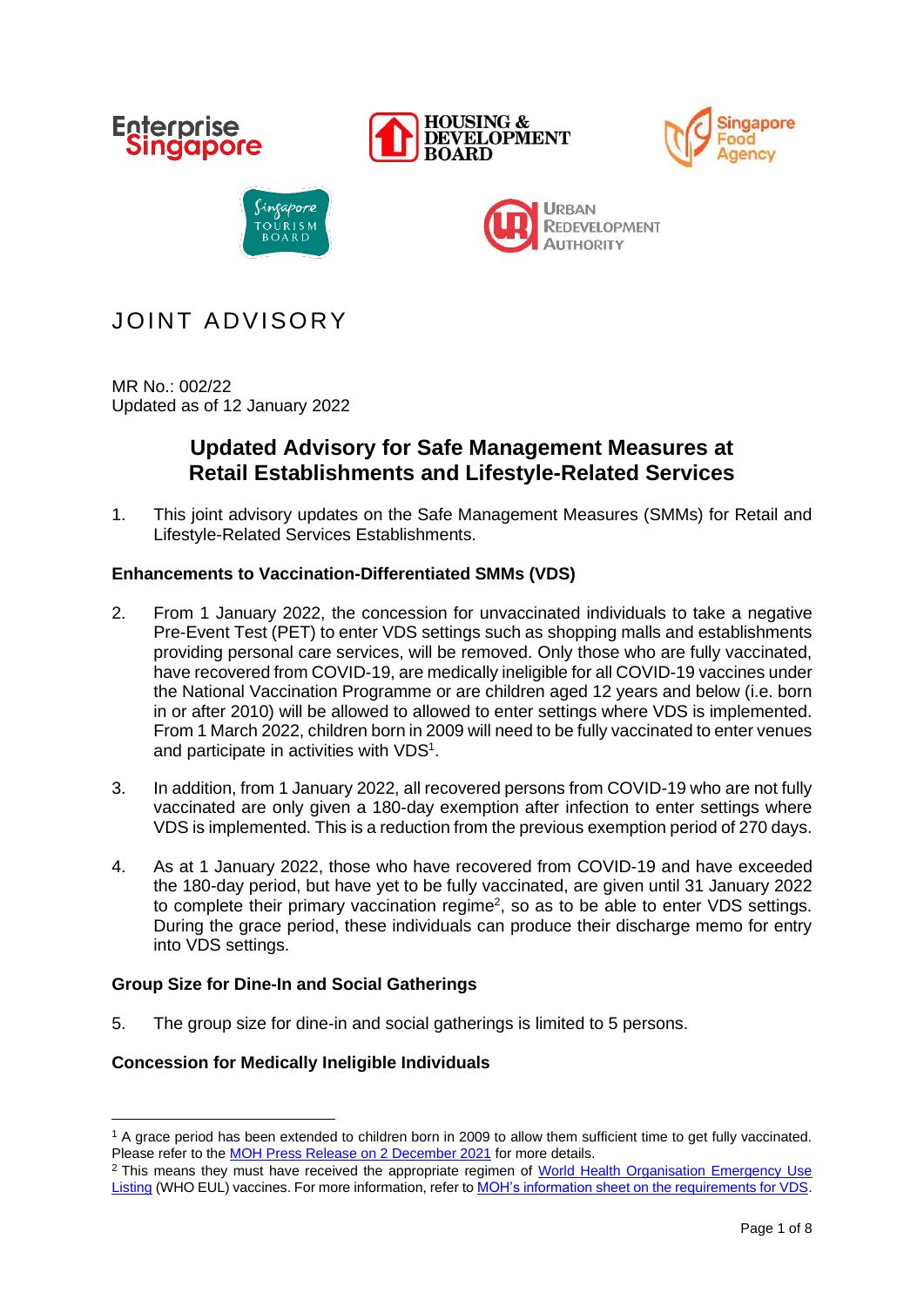6. From 1 December 2021, those who are medically ineligible for all COVID-19 vaccines under the National Vaccination Programme  $(NVP)^3$  are able to enter shopping malls, dine in at F&B establishments and participate in personal care services (such as facials and saunas) and high-intensity sports/exercise activities and classes that require masks to be removed.

#### **Other Safe Management Measures**

7. In addition to the above, Retail establishments and Lifestyle-Related Services must adhere to prevailing SMMs in the Annex. Firm action will be taken against any breaches. Under the COVID-19 (Temporary Measures) Act, first-time offenders will face a fine of up to S\$10,000, imprisonment of up to six months, or both. Subsequent offences may face a fine of up to S\$20,000, imprisonment of up to twelve months, or both. Businesses that do not comply with the government's requirements on SMMs may also be ineligible for government grants, loans, tax rebates and other assistance, and may also be subject to temporary closures.

**\_\_\_\_\_\_\_\_\_\_\_\_\_\_\_\_\_\_\_\_\_\_\_\_\_\_\_\_\_\_\_\_\_\_\_\_\_\_\_\_\_\_\_\_\_\_\_\_\_\_\_\_\_\_\_\_\_\_\_\_\_\_\_\_\_\_\_\_\_\_\_\_\_**

Issued by: **Enterprise Singapore Housing & Development Board Singapore Food Agency Singapore Tourism Board Urban Redevelopment Authority**

<sup>3</sup> To be certified as medically ineligible for all COVID-19 vaccines under the National Vaccination Programme, individuals may, from 15 November 2021, visit a doctor familiar with their medical condition, or any clinic or hospital to obtain a hardcopy doctor-certified memo. Visit<https://go.gov.sg/acceptabledocs> for the sample of the standard memo. The information would also be subsequently keyed into MOH's Health IT systems so that their entry can eventually be enabled by the TraceTogether/Safe Entry check-in systems at establishments with VDS settings.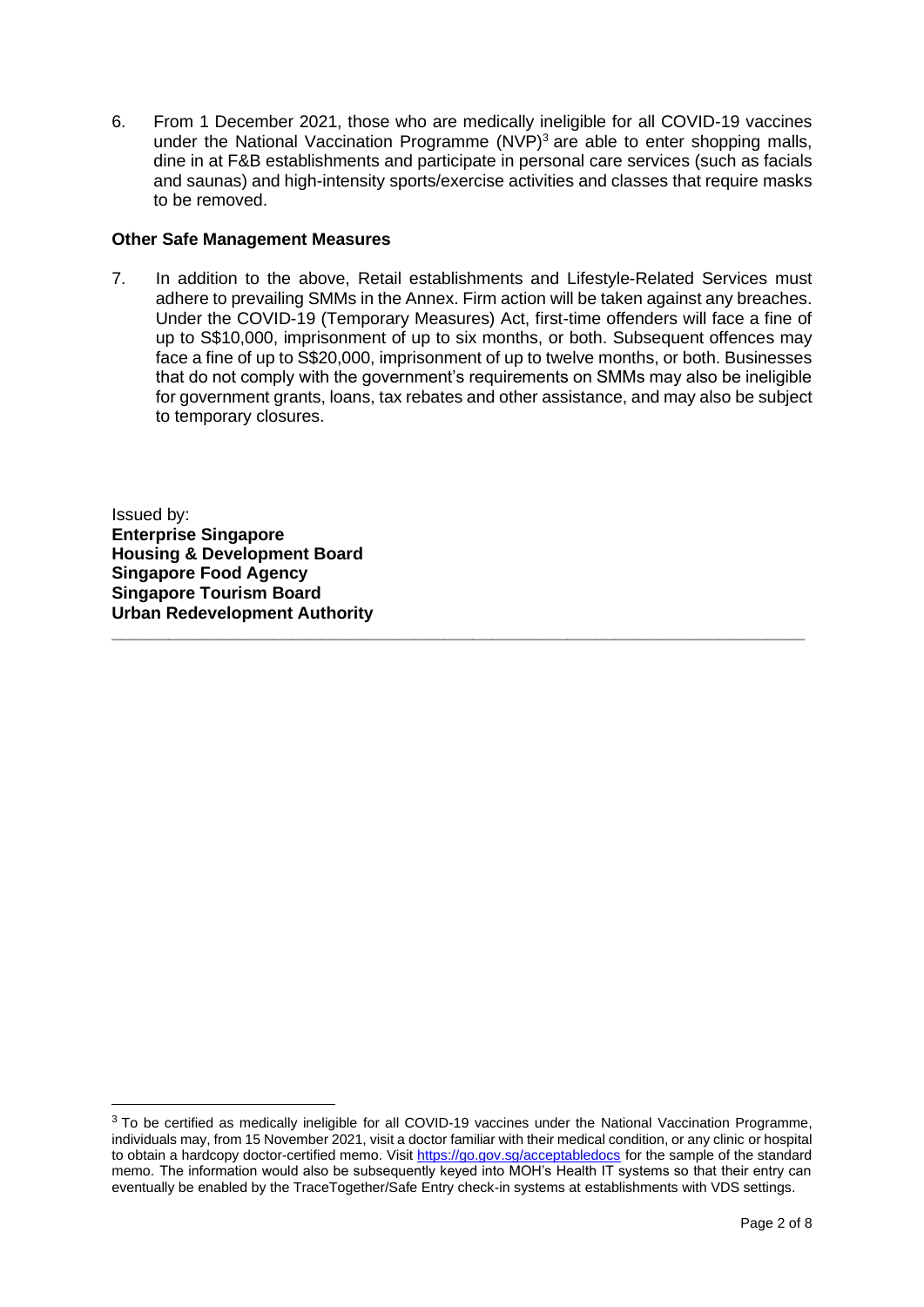# **Other Safe Management Measures (SMMs) for all Retail Establishments<sup>4</sup> and Lifestyle-Related Services**

# **Occupancy/Capacity limits**

- 1. The occupancy limit for malls and large standalone stores<sup>5</sup> is one person per 10 sqm of Gross Floor Area (GFA).
- 2. The operating capacity<sup>6</sup> for Commercial Family Entertainment Centres will remain at a maximum of one person per 10 sqm of usable space or 50% of the operating capacity, whichever is lower<sup>7</sup>.

# **Safe Management Measures – Customer-facing operations**

#### **Vaccination-Differentiated Safe Management Measures (VDS)**

- 3. Malls and large standalone stores<sup>8</sup> must implement VDS for entry, where persons are allowed entry under the following conditions:
	- a. Are fully vaccinated<sup>9</sup>; or
	- b. Have recovered from COVID-19<sup>10</sup>; or
	- c. Are children aged 12 years and below (i.e. born in or after 2010<sup>11</sup>). If there are 2 or more such children in the group, the children must be from the same household.
- 4. Concessions will be made for the following unvaccinated individuals:
	- a. Those visiting licensed medical services, including doctors, dentists and registered Traditional Chinese Medicine practitioners. This includes caregivers who need to drop off young children or the elderly for such medical attention. Proof of appointment is required for entry (e.g. in the form of a letter, email or SMS);
	- b. Caregivers dropping off and picking up young children at preschools/childcare centres only. A letter of support from the preschool/childcare centre is required;
	- c. Those who are medically ineligible for all COVID-19 vaccines under the National Vaccination Programme (from 1 December 2021). They will need to present a hard copy memo <sup>12</sup> issued by a General Practitioner (GP) clinic, public or private healthcare institution, along with a government-issued photo identification card for

<sup>4</sup> To be implemented together with 'Updated SMMs at Retail Establishments'.

<sup>5</sup> These refer to standalone stores > 930 sqm (or 10,000 sqft) of GFA.

<sup>&</sup>lt;sup>6</sup> Commercial Family Entertainment Centres with > 930 sqm (or 10,000 sqft) of Gross Floor Area can review operating capacity by referring to SMMs for Attractions released by STB, and submit refreshed proposals to [enquiry@enterprisesg.gov.sg.](mailto:enquiry@enterprisesg.gov.sg)

 $\frac{7}{7}$  Facilities below 50 sqm can admit up to 5 persons. This does not include workers.

<sup>&</sup>lt;sup>8</sup> Tenants within the malls do not need to conduct VDS checks if they operate outside the mall hours, unless otherwise mandated to do so.

<sup>9</sup> This means they must have received the appropriate regimen of World Health Organisation Emergency Use Listing (WHO EUL) vaccines. Please refer to MOH's information sheet for more details of the requirements for VDS. for more information.

<sup>&</sup>lt;sup>10</sup> From 1 January 2022, all recovered persons from COVID-19 who are not fully vaccinated will only be given a 180-day exemption after infection to enter establishments where VDS is implemented.

<sup>11</sup> Children born in 2009 will need to be fully vaccinated to enter venues and participate in activities with VDS from **1 March 2022**.

<sup>&</sup>lt;sup>12</sup> To be certified as medically ineligible for all COVID-19 vaccines under the National Vaccination Programme, individuals may visit a doctor familiar with their medical condition, or alternatively, any clinic or hospital to obtain a hardcopy doctor-certified memo.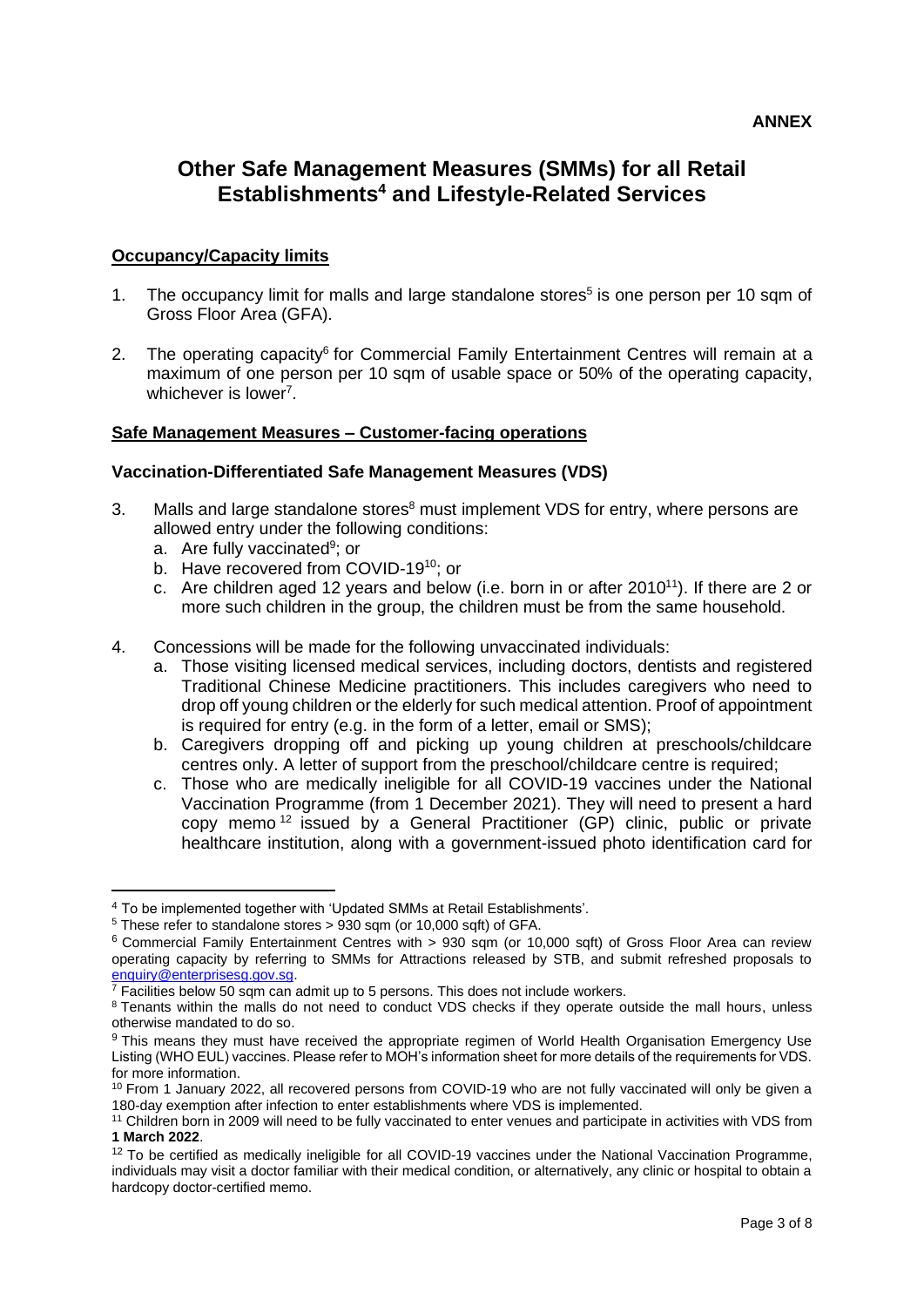entry into these premises. More details on the criteria for medical ineligibility can be found in the sample of the standard memo [here.](https://go.gov.sg/acceptabledocs)

- 5. VDS requirements also apply to establishments providing personal care services that require the removal of facemasks, such as facial treatments, make-up services and saunas.
- 6. Establishments must verify the vaccination status of customers and have the right to deny entry for customers who do not meet the VDS requirements.
	- a. The SafeEntry (Business) App can be used with both the TraceTogether App and Token for this purpose.
	- b. The SafeEntry Gateway Box cannot be used for these checks.
	- c. Please refer to <https://go.gov.sg/acceptabledocs> for the list of acceptable documents for eligibility checks.
- 7. Refer to [MOH's information sheet for more details of the requirements for VDS.](https://go.gov.sg/vdsmminfo)

#### **Safe distancing and queue management**

- 8. Customers can only be in groups of up to 5 persons.
- 9. At least one-metre spacing between groups should be ensured.
- 10. Queue lines at entrances, cashier counters, weighing counters, fitting rooms should be clearly demarcated (e.g. using floor markers).

#### **Crowd management**

- 11. Activities and events at public and common areas such as mall atriums, public transport nodes, HDB estates and common corridors are not allowed<sup>13</sup>.
- 12. Establishments should ensure that crowds do not gather at atriums and common spaces, and discourage the consumption of food and drinks at these areas.

#### **Contact tracing**

13. The following retail establishments must ensure that all customers and workers checkin to the premises:

| <b>Types of retail establishments</b>                        | <b>Requirements for contact tracing</b>                            |
|--------------------------------------------------------------|--------------------------------------------------------------------|
| Malls                                                        | TT-only SafeEntry via SafeEntry                                    |
| Standalone large retail stores ><br>$\bullet$<br>10,000 sqft | <b>Gateway Business App</b><br><u>Or</u>                           |
| Personal care services e.g.<br>$\bullet$                     | SafeEntry Gateway Box plus manual<br>checks for vaccination status |
| hairdressers, barbers, spas, beauty<br>and wellness          |                                                                    |
| Supermarkets                                                 | TT-only SafeEntry via                                              |
| Pet care and grooming services                               | SafeEntry Business App or<br>٠                                     |
|                                                              | <b>SafeEntry Gateway Box</b>                                       |

 $13$  Such activities may be allowed for supermarkets on a case-by-case basis, if an extension of existing retail space is deemed necessary to ensure safe distancing. Approval must be sought from ESG.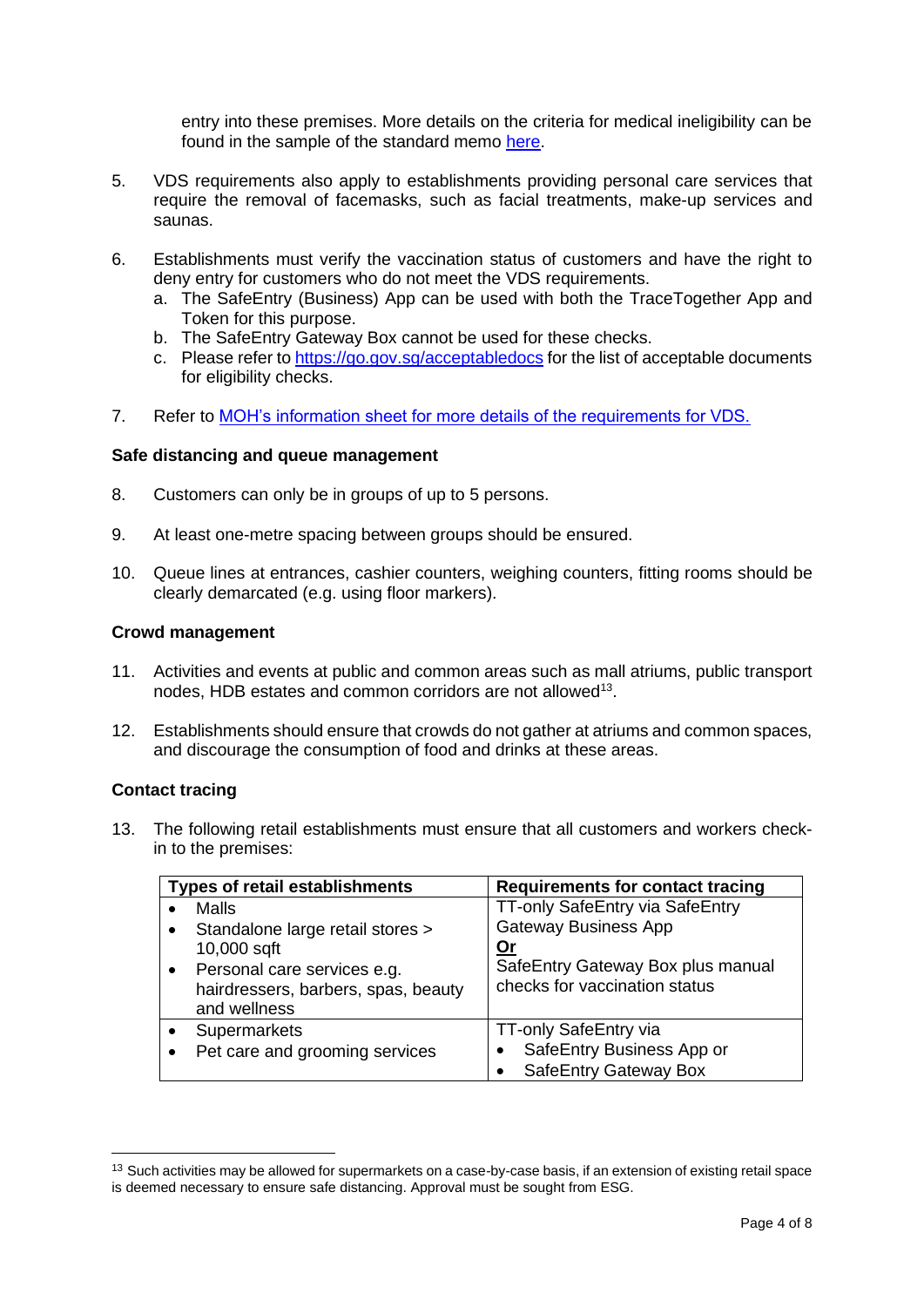- 14. Encourage SafeEntry check-out to facilitate contact tracing efforts<sup>14</sup>.
- 15. Refer to [www.safeentry.gov.sg](http://www.safeentry.gov.sg/) for more details on SafeEntry Check-in.

#### **Cleanliness and hygiene**

- 16. Workers <sup>15</sup> and customers must be masked at all times.
- 17. Hand sanitisers should be made available at common touchpoints (e.g. entry/exit doors, cashiers).
- 18. Product testers and samples for self-application and immediate consumption, e.g. perfume testers, make-up testers and unsealed food samples, are not allowed. Workers must also not apply the product sample directly on customers.
- 19. Common spaces such as counters and display shelves, play areas for children, shopping trolleys and baskets, handrails and other interactive hardware (such as iPads, mall directories, self-checkout kiosks or lift buttons) must be frequently cleaned and disinfected.
- 20. Personal care services that require the removal of masks (e.g. facial treatments) must be provided in private rooms. If this is not possible, minimise the number of persons within the premises, areas where mask-on and mask-off services should be separated and ventilation should be improved where possible (e.g. put in place air purifier/open doors or windows).
- 21. Rooms, tools and workstations must be thoroughly disinfected before and after each service.
- 22. All clothing, towels and bedding must be changed after every use.

#### **Ventilation and improving indoor air quality**

23. Refer to the [Guidance Note](https://go.gov.sg/bca-nea-moh-guidance-improve-ventilation) on improving ventilation and indoor air quality in buildings issued by the Building and Construction Authority (BCA), National Environment Agency (NEA) and Ministry of Health (MOH)<sup>16</sup>.

#### **Workplace premises<sup>17</sup>**

24. Adhere to measures in MOM's Requirements for Safe Management Measures at the [Workplace.](https://www.mom.gov.sg/covid-19/requirements-for-safe-management-measures)

<sup>&</sup>lt;sup>14</sup> Businesses with a higher throughput of visitors and places where people are likely to be in close proximity for prolonged periods with masks off will be eligible for SEGW Check-out Boxes. Refer t[o go.gov.sg/gateway-overview](file:///C:/Users/SNDGOSLXA/AppData/Local/Microsoft/Windows/INetCache/Content.Outlook/L8UGYRX3/go.gov.sg/gateway-overview) for latest details on when the free SEGW Check-out Boxes are available.

<sup>&</sup>lt;sup>15</sup> This refers to all workers who work under an Enterprise's direction, including part-time and full-time workers, third-party contracted workers, and all other workers who work on the premises, e.g. cleaners, contractors, subcontractors.

<sup>&</sup>lt;sup>16</sup> This Guidance Note provides building owners and facilities managers with updated recommended measures to enhance ventilation and air quality in indoor spaces.

<sup>&</sup>lt;sup>17</sup> Refers to the retail establishments' back-of-house operations involving workers, including at offices, warehouses and manufacturing facilities.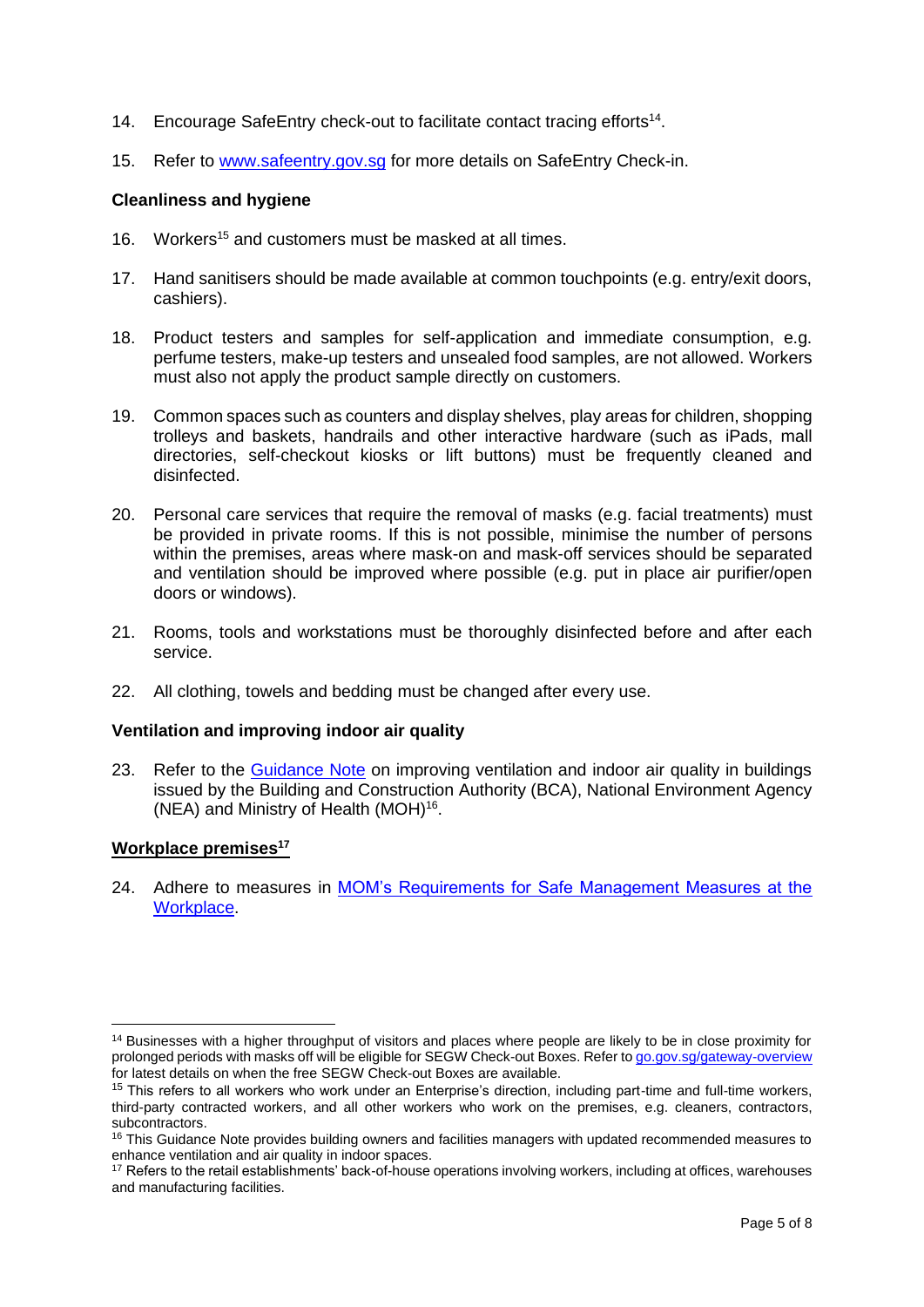- 25. **Cross-deployment of workers across worksites<sup>18</sup>** is not allowed unless it is critical to the business.
	- 25.1. If cross-deployment cannot be avoided (e.g. due to the nature of the job), additional safeguards must be in place to ensure that there is no direct contact between the cross-deployed personnel.
	- 25.2. Workers at premises that have been asked to close by the Ministry of Health (MOH) should not be redeployed to other worksites for the period of closure. Those who have been instructed to go for a swab must visit the designated Regional Screening Centres, "Swab and Send Home" (SASH) Public Health Preparedness Clinics or mobile swab sites for the COVID-19 test. They should also monitor their health closely, and visit a doctor immediately if unwell.

### **Workforce vaccination**

- 26. From 1 January 2022, workers who are not fully vaccinated are not to enter the workplace unless they have a valid negative Pre-Event Test (PET) from an [MOH](https://www.moh.gov.sg/licensing-and-regulation/regulations-guidelines-and-circulars/details/list-of-covid-19-swab-providers)[approved COVID-19 test provider](https://www.moh.gov.sg/licensing-and-regulation/regulations-guidelines-and-circulars/details/list-of-covid-19-swab-providers) within 24 hours of entering the workplace.
	- 26.1. From 15 January 2022, this concession will be removed. A grace period until **31 January 2022** will be granted for partially vaccinated workers (i.e. those who have taken at least 1 dose of vaccine but not yet fully vaccinated) to complete their vaccination regime. During this grace period, they will continue to be able to enter the workplace with a negative PET result.
- 27. Workers who are fully vaccinated, have recovered from COVID-19 within the past 180 days or are medically ineligible for all COVID-19 vaccines under the National Vaccination Programme can continue to enter the workplace.
- 28. Refer to [MOM's Requirements for Safe Management Measures at the Workplace](https://www.mom.gov.sg/covid-19/requirements-for-safe-management-measures) for more details.

# **COVID-19 testing**

- 29. All workers<sup>19</sup> in [malls, large standalone stores](https://www.gobusiness.gov.sg/images/guides/FET%20Notice_Retail%20Malls%20and%20Large%20Standalone%20Stores%20011021%20Clean.pdf) and [supermarket outlets,](https://www.gobusiness.gov.sg/images/guides/FET%20Notice%20for%20Supermarkets.pdf) as well as those in [personal care services](https://www.gobusiness.gov.sg/images/guides/Stringent%20FET%20Notice_081021%20PCS_Final.pdf) (e.g. facial and nail services, spas/saunas, massage establishments, hairdressing, and make-up services) are to be tested once every 7 days (under Fast and Easy Test Rostered Routine Testing, or FET RRT) through employersupervised self-swabs, regardless of vaccination status<sup>20</sup>. More details are available at <https://enterprisesg.gov.sg/sector-testing>.
- 30. The "Vaccinate or Regular Test" (VoRT) regime is phased out with effect from 1 January 2022.

<sup>&</sup>lt;sup>18</sup> This will not apply to industries/companies that need to do so due to the nature of their work. Such companies will be required to demonstrate that cross-deployment or interaction between workers is critical for business operations, when requested by MOM or their sector agencies.

<sup>&</sup>lt;sup>19</sup> This refers to all mall management workers as well as all tenants and vendors who work in the malls, large standalone stores and supermarkets, including those working in office spaces of the shops, business owners, store managers, all part-time and full-time workers, third-party contracted workers based in malls and all other workers who work at the premises, e.g. cleaners, promoters.

<sup>&</sup>lt;sup>20</sup> Recovered individuals who are not vaccinated will no longer be exempted from the FET regime, even if they are within the first 270 days from the date of positive PCR. Only fully vaccinated individuals who have recovered from a COVID-19 infection can be exempted from the testing regime.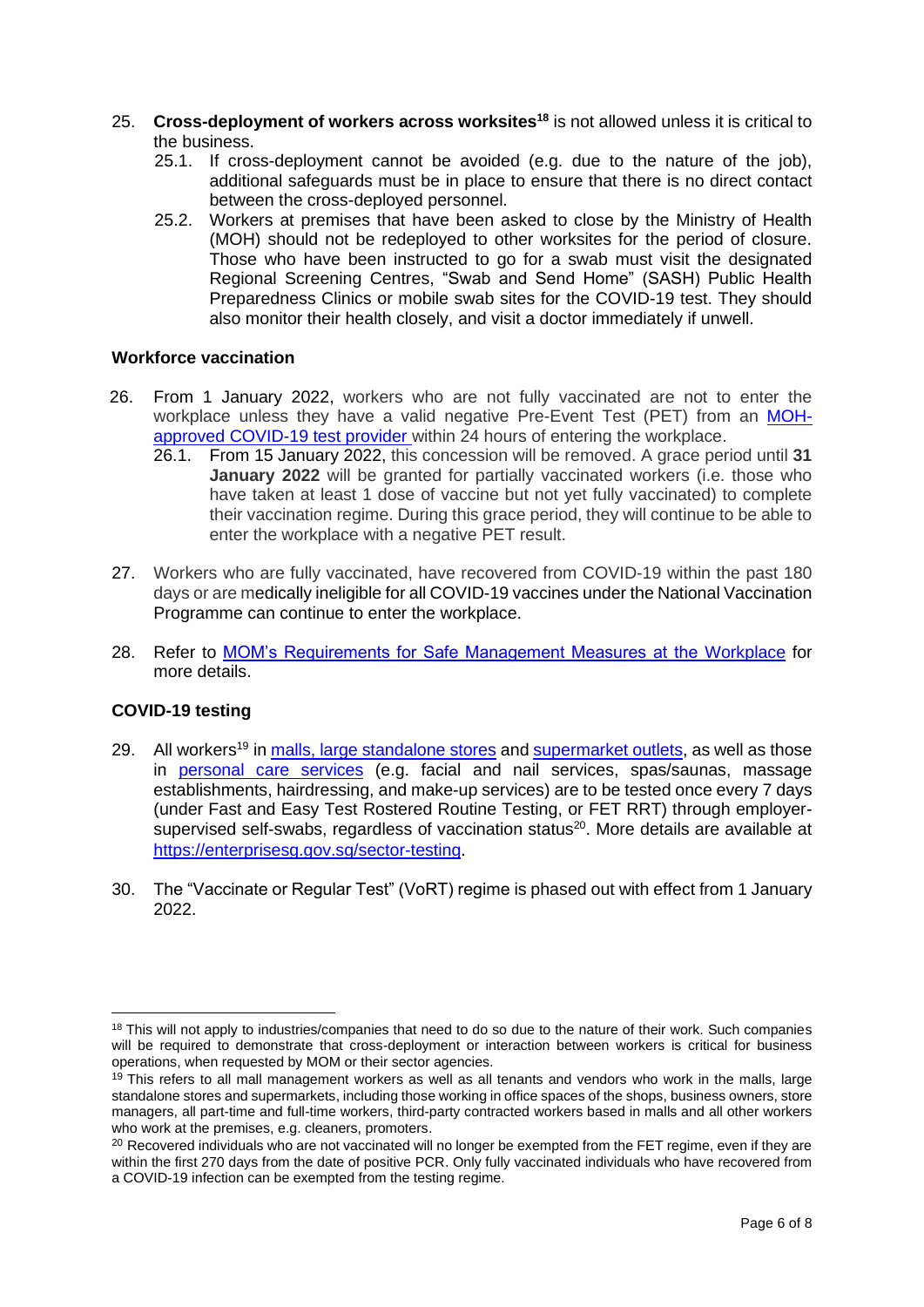## **Organisation of events**

- 31. Work-related events can be held within the workplace premises or third-party venues<sup>21</sup>. Such events are not permitted at public and common areas such as mall atriums, public transport nodes, HDB estates and common corridors.
	- 31.1. **Non-customer-facing events** (e.g. promotion/human resource event for workers):
		- Meals should not be the main feature. Enterprises should avoid holding events over mealtimes. F&B should only be served if they are incidental to the event (e.g. the meeting or conference extends over lunchtime). F&B must be served in individual portions $^{22}$ , and participants must be seated while consuming the F&B. Participants should put on their masks as soon as they have finished eating or drinking.
		- All events where participants are not seated or standing in a fixed location, regardless of whether F&B is served/consumed, are subject to a cap of 50 persons.
		- If F&B is served/consumed at the event, then every participant must meet VDS requirements and such events are subject to a cap of 50 persons, depending on venue size and safe distancing requirements of at least onemetre distance between individuals.
		- If there are no mask-off activities (e.g. no F&B served/consumed) **and** participants are seated or standing a fixed location, the event can have up to 1,000 persons, depending on venue size and safe distancing requirements of at least one-metre distance between individuals.
			- o Please refer to MOM's [Requirements for Safe Management Measures at](https://www.mom.gov.sg/covid-19/requirements-for-safe-management-measures)  [the Workplace](https://www.mom.gov.sg/covid-19/requirements-for-safe-management-measures) for more information on additional measures required (e.g. zoning).
			- o Event organisers must [notify the relevant authorities](https://form.gov.sg/#!/61cb1588369b3a001342c27f) at least 5 days in advance before these larger events are held. Firm action will be taken against non-compliance with these SMMs, including the failure to notify.
	- 31.2. **Customer-facing events** (e.g. product launches, outlet opening)*:*
		- Meals should not be the main feature. Event organisers should avoid holding events over mealtimes. F&B should only be served if incidental to the event (e.g. product launch extends over lunchtime). F&B must be served in individual portions<sup>23</sup>, and participants must be seated while consuming the F&B. There should be no intermingling between the groups. Participants should put on their masks as soon as they have finished eating or drinking.
		- If F&B is served/consumed, every participant must meet VDS requirements.
		- If there are no mask-off activities (e.g. no F&B served/consumed) **and** participants are seated or standing in fixed location, the event can have up to 1,000 persons, depending on venue size and safe distancing requirements.
			- o Please refer to MOM's [Requirements for Safe Management Measures at](https://www.mom.gov.sg/covid-19/requirements-for-safe-management-measures)  [the Workplace](https://www.mom.gov.sg/covid-19/requirements-for-safe-management-measures) for more information on additional measures required (e.g. zoning).
			- o Event organisers must [notify the relevant authorities](https://form.gov.sg/#!/61cb1588369b3a001342c27f) at least 5 days in advance before these larger events are held. Firm action will be taken against non-compliance with these SMMs, including the failure to notify.

<sup>&</sup>lt;sup>21</sup> Work-related events held in F&B establishments must comply with the SMM requirements for F&B establishments.

<sup>&</sup>lt;sup>22</sup> Food served through staff-served food lines must also be served in individual portions.

<sup>&</sup>lt;sup>23</sup> Food served through staff-served food lines must also be served in individual portions.